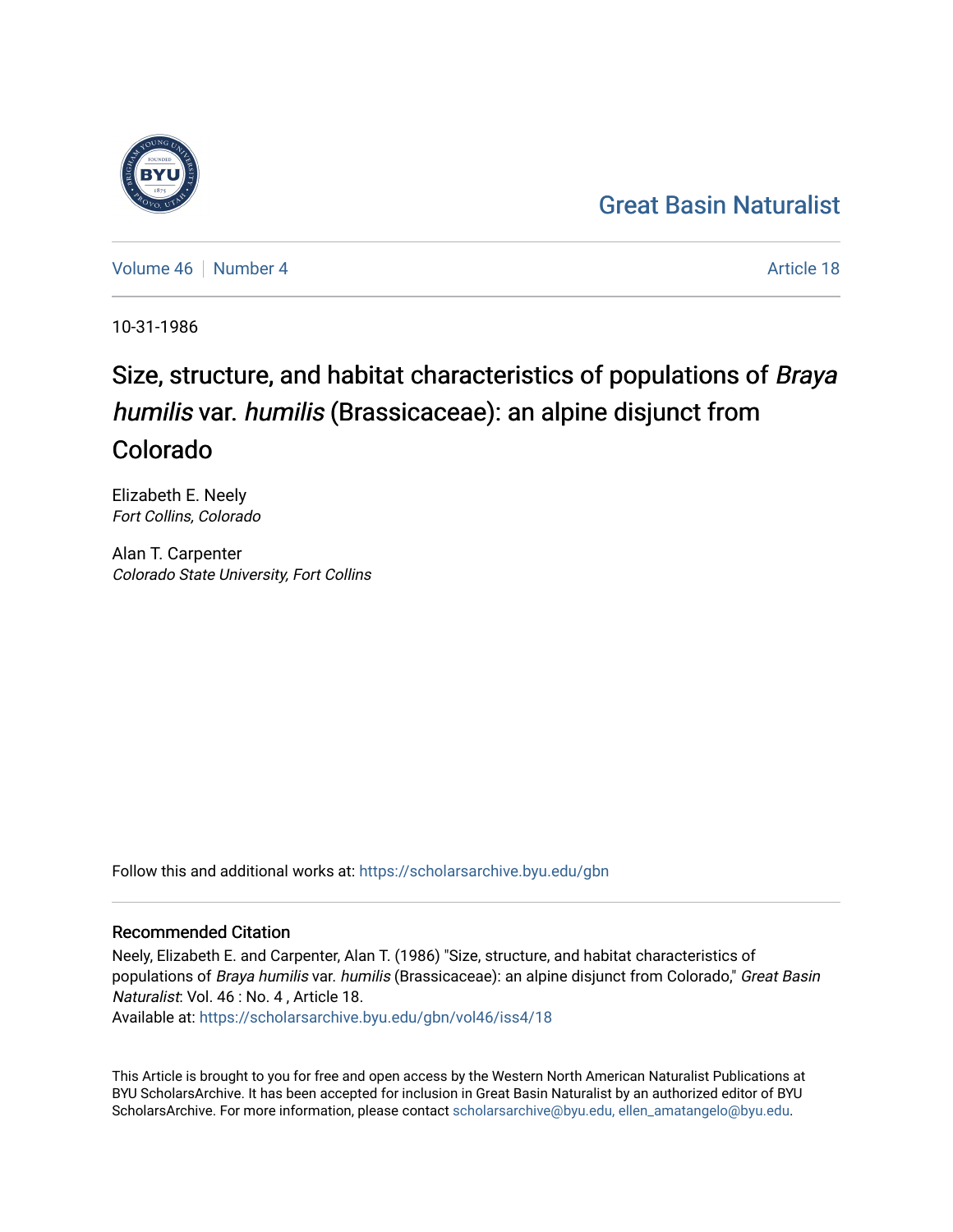#### SIZE, STRUCTURE, AND HABITAT CHARACTERISTICS OF POPULATIONS OF BRAYA HUMILIS VAR. HUMILIS (BRASSICACEAE): AN ALPINE DISJUNCT FROM COLORADO

Elizabeth E. Neely<sup>1</sup> and Alan T. Carpenter<sup>2</sup>

ABSTRACT. -Size, structure, and habitat characteristics were studied in three populations of Braya humilis var. humilis (C. A. Meyer) Robins, in Gray & Wats. (Brassicaceae), <sup>a</sup> small, herbaceous perennial of the alpine tundra in central Colorado. There was a significant association between numbers of reproductive, juvenile, and seedling individuals and population location. Plant size within reproductive, juvenile, and seedling size classes varied signifi cantly among three populations. Plots containing Braya had significantly lower total plant cover, a different set of dominant plant species, more rock, bare ground, and less litter than plots without Braya. Braya appears to be restricted to calcareous substrates that experience a moderate level of disturbance, such as solifluction lobes and abandoned roads. Populations are small despite the existence of much potential habitat. Population studies are necessary for active conservation management of Braya.

Braya humilis var. humilis (C. A. Meyer) Robins, in Gray & Wats. (Brassicaceae) is <sup>a</sup> small, herbaceous perennial that occurs in the alpine tundra of the Rocky Mountains in central Colorado. It is a rare taxon, disjunct from its nearest relatives in Canada by approximately 1,600 km. The isolated populations in Colorado were previously treated by Rollins (1953) as B. humilis ssp. ventosa. However, recent monographic work by Harris (1985), based on greenhouse and common garden studies, indicates that the Colorado plants should be treated with B. humilis var. humilis. In North America Braya humilis var. humilis occurs from Alaska, south through the northern Rocky Mountains to Alberta and British Columbia, north through the western Canadian Arctic Archipelago, east to Greenland, Newfoundland, Anticosti Island, Ver mont, and the north shore of Lake Superior (Harris 1985). Colorado populations of B. humilis may represent isolated relicts left behind on small areas of calcareous alpine habitat as glaciers retreated about 12,000 years before present (Harris 1985). Hereinafter, Braya will refer to Braya humilis var. humilis

In Colorado, Braya is restricted to calcareous soils derived from Paleozoic rock for mations such as the Mississipian Leadville Limestone and Ordovician Manitou Dolomite (Tweto 1974). The plant commonly grows in association with Dryas octopetala, Carex rupestris, and Kobresia myosuroides on exposed slopes without late-lying snowbanks. It is of ten found growing in solifluction lobes, on low-angle scree slopes, and on gravel with minor amounts of soil movement, but it also grows on man-made disturbances such as old mining roads and prospects.

In Colorado, Braya is known to exist only in 19 small isolated populations at 12 general locations in the Mosquito, Ten Mile, Elk, and Collegiate ranges. At nearly all of its known occurrences in Colorado, Braya populations are small despite the existence of much apparent potential habitat. Approximately 3,900 in dividuals exist in Colorado, based on esti mates for each known population. It is a taxon of special concern in Colorado (O'Kane 1986) and is currently a candidate for listing (Cate gory 2) by the U.S. Fish and Wildlife Service under the Endangered Species Act (Fay 1985).

Counts of one population west of Hoosier Pass, Colorado, have varied greatly, suggesting considerable year-to-year fluctuation in numbers (Harmon 1980, Johnston 1984, Neely 1985). Unfortunately, the accuracy of these counts is questionable because the plants are small and easily overlooked. Accurate counts are important for determining the size and dynamics of populations and are fun-

<sup>&</sup>lt;sup>1</sup>303 E. Plum, Fort Collins, Colorado 80524.

<sup>&</sup>lt;sup>2</sup>Department of Range Science, Colorado State University, Fort Collins, Colorado 80523.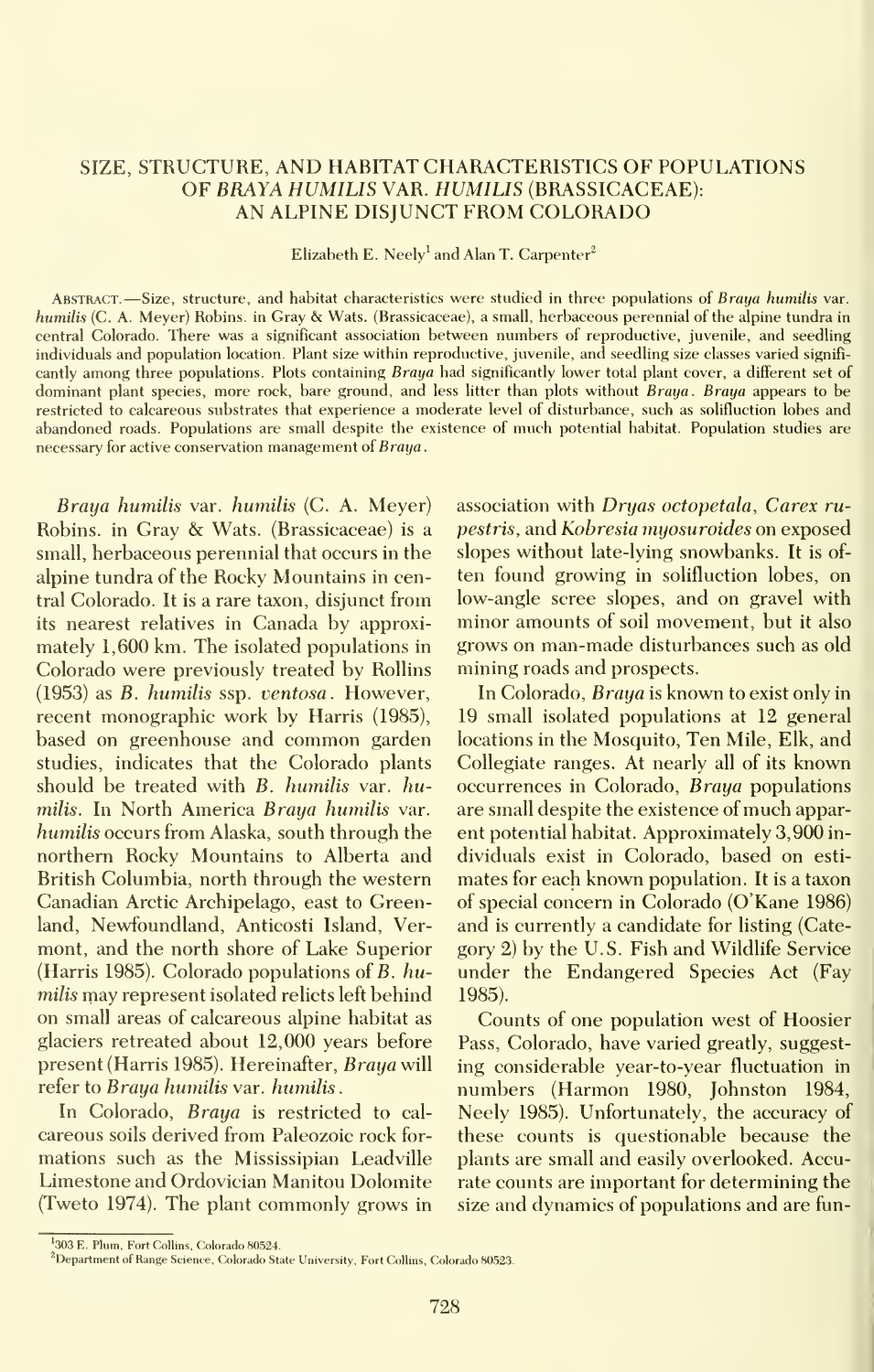

Fig. 1. Locations of the three study sites in central Colorado.  $1 = Mt$ . Bross,  $2 = West Hoosier$ , and  $3 = Spout Lake$ .

damental to the conservation management of the taxon (Bradshaw and Doody 1978).

Relatively few population studies have been undertaken on long-lived perennials, particularly those that are rare. There is in creasing recognition by plant conservationists of the need to monitor rare plant populations to determine population structure, flux, and modes of population regulation (Bradshaw and Doody 1978, Whitson and Massey 1981, Kruckeberg and Rabinowitz, unpublished manuscript).

We initiated in <sup>1985</sup> <sup>a</sup> long-term study of Braya population dynamics, selecting three populations in locations that span a gradient from minimal to substantial human distur bance. First-year objectives were to deter mine if significant variation among and within populations existed for (a) numbers of plants in three size classes and (b) size characteristics of plants. Additional objectives were to deter-

mine if vegetation and substrate characteristics at one of the locations differed between (c) microsites containing *Braya* and those that did not, and (d) microsites containing Braya on and off an old vehicle track.

#### **METHODS**

Three populations were chosen for study (Fig. 1, Table 1). Both the Mt. Bross and West Hoosier sites have experienced great historical mining activity and are dissected by old roads and prospects. Mt. Bross is particularly important because it has the largest known population, with an estimated 1,160 individuals (Johnston 1984). The West Hoosier site is significant because it has the second largest population (approximately 430 individuals). Part of the West Hoosier site is owned and managed asa preserve by The Nature Conservancy. The Spout Lake population, the only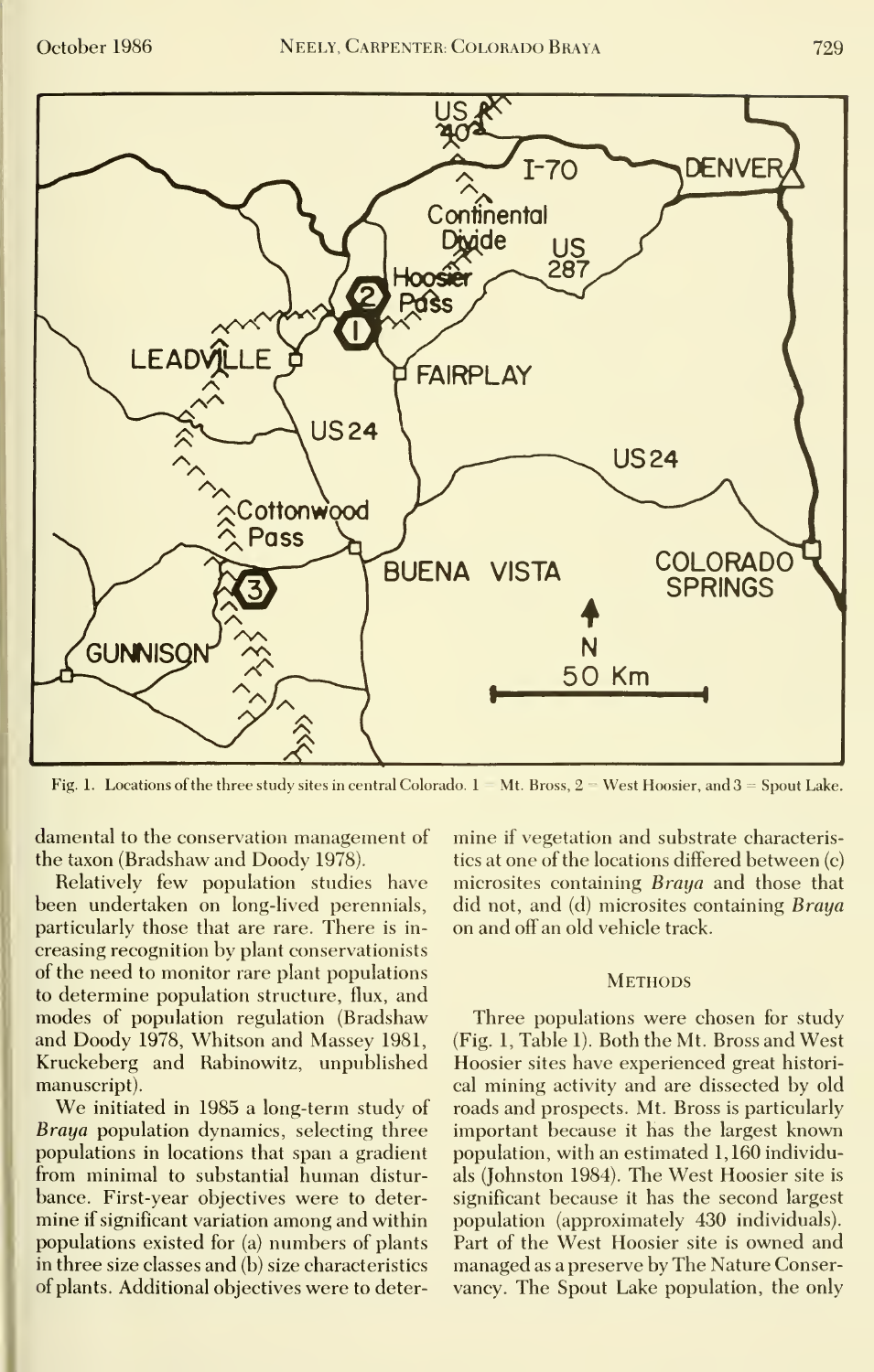|                    | Location            |                      |                      |  |
|--------------------|---------------------|----------------------|----------------------|--|
| Descriptor         | Mt. Bross           | <b>West Hoosier</b>  | Spout Lake           |  |
| County             | Park                | Park/Summit          | Chaffee              |  |
| Latitude/longitude | 39°19'N, 106°06'E   | 39°22'N, 106°05'E    | 38°47'N, 106°25'E    |  |
| Mountain range     | Mosquito            | Ten Mile             | Collegiate           |  |
| $E$ levation $(m)$ | 3758                | 3695                 | 3750                 |  |
| Aspect             | East-southeast      | East-southeast       | North                |  |
| Slope (degrees)    | $0 - 30$            | $20 - 30$            | $30 - 40$            |  |
| Human disturbance  | High                | High-low             | Low                  |  |
| Dominant vascular  | Poa rupicola,       | Dryas octopetala,    | Dryas octopetala,    |  |
| plant species      | Draba aurea.        | Carex rupestris,     | Carex rupestris,     |  |
|                    | Arenaria obtusiloba | Kobresia myosuroides | Kobresia myosuroides |  |

TABLE 1. General location descriptions for three Braya humilis var. humilis populations in central Colorado.

record from the Collegiate Range, consists of approximately 210 individuals and has the largest known population on a site with no evident human disturbance.

#### Monitoring

Thirty-two permanent,  $1-m<sup>2</sup>$  plots were established at the three locations in August 1985 (22 plots at Hoosier, 4 plots at Mt. Bross, and 6 plots at Spout Lake). Alternate corners of the plots were marked with iron spikes 25 cm long. An iron nail was driven into the ground adjacent to each Braya plant; an aluminum tag was attached to each nail. Plant coordinates within the plots were recorded on data forms to facilitate relocation of individual plants in future years. Measurements of rosette diameter and height and counts of numbers of stems, leaves, flowers and fruits were recorded for all *Braya* individuals within the plots. Sampling methodology was adapted from that used by D. W. Inouye and M. B. Cruzan (personal communication) in central Colorado and was conducted during 10 to 15 August 1985.

Plants were separated into three size classes based on their development; ages could not be determined. Seedlings were defined as nonreproductive plants with five or fewer leaves. Juveniles were plants with more than five leaves but without current year's flowers or fruits. Reproductive individuals had current year's flowers or fruits present.

G-tests were used to test for significant as sociation between numbers of Braya plants in the three size classes and location. Plant size data were tested for normality using an al gorithm in Minitab (Ryan et al. 1982) and were normalized using logarithmic transformation where appropriate. Data were subjected to analysis of variance (ANOVA) to determine if plant size characteristics differed significantly among locations. T-tests were used to assess statistical significance of differ ences in plant size characteristics on and off the old vehicle tract (termed the cutoff road) within the West Hoosier population.

#### Vegetation and Substrate Sampling

Total cover of vascular plant species, cover by species, and cover of substrate components (rock, bare ground, and litter) were estimated to the nearest percent for 22 permanent  $1-m^2$ plots containing Braya and 22 randomly placed 1-m<sup>2</sup> plots that did not contain Braya at the West Hoosier location. Similar data were collected for plots containing Braya on and off the cutoff road. Data were tested for normality as outlined above, transformed as needed, and analyzed using ANOVA. T-tests were used to assess significance of differences in total vegetal cover, cover of dominant vascular plant species, and substrate cover between plots (a) containing or not containing Braya and (b) on or off the cutoff road.

#### **RESULTS**

#### Size Structure of Populations

Size structure of *Braya* populations differed among the three locations with a highly signif icant association between the number of plants in each size class and location (Table 2). Mt. Bross had the largest proportion of seedlings, whereas West Hoosier had the lowest. West Hoosier had the highest proportion of reproductive individuals. Spout Lake had the same proportion of juveniles as did West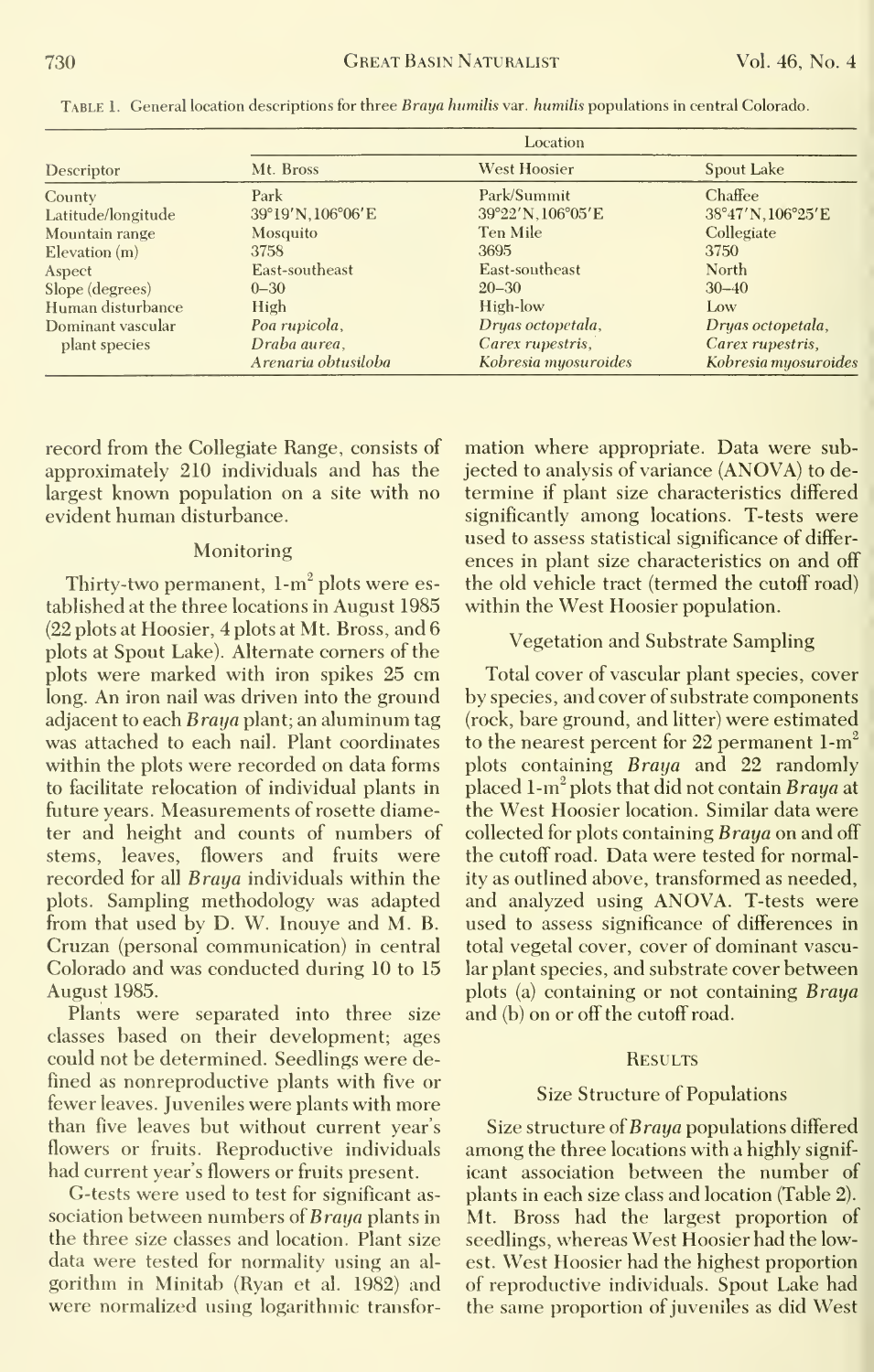TABLE 2. Number (and percentage) of Braya plants in three size classes at three locations in central Colorado. Reproductive class includes individuals with current year's flowers or fruits. Juvenile and seedling classes include individuals possessing no current year's reproductive material and that have  $>5$  leaves or 1-5 leaves per plant, respectively.

| Plant size class | Location     |              |                   |
|------------------|--------------|--------------|-------------------|
|                  | Mt. Bross    | West Hoosier | <b>Spout Lake</b> |
| Reproductive     | 95(29%)      | 139 (47%)    | 24 (18%)          |
| Juvenile         | 72(22%)      | 139 (47%)    | 63 (47%)          |
| Seedling         | 164 $(49\%)$ | 19(6%)       | 47 $(35%)$        |
| Total            | 331          | 297          | 134               |

There is a highly significant association (P<0.005) between plant class and location (G-test, Sokal and Rohlf 1981).

TABLE 3. Measures of Braya plant size and reproductive output in three size classes at three locations in central Colorado. Means ± 1 SEM. For definitions of plant classes, see Table 2. Different letters in parentheses within each row denote significantly different means  $(P<.05$ , least significant difference test, Zar 1974).

| Plant size class      | Location          |                     |                   |         |  |
|-----------------------|-------------------|---------------------|-------------------|---------|--|
|                       | Mt. Bross         | <b>West Hoosier</b> | Spout Lake        | P-value |  |
| <b>REPRODUCTIVE</b>   |                   |                     |                   |         |  |
| Height (mm)           | $34.8 \pm 1.5(a)$ | $30.2 \pm 1.2(b)$   | $20.7 \pm 1.6(c)$ | < 0.001 |  |
| # of stems/plant      | $4.4 \pm 0.5(a)$  | $2.7 \pm 0.2(b)$    | $1.4 \pm 0.5(c)$  | < 0.001 |  |
| # of fruits/plant     | $22.9 \pm 0.2(a)$ | $12.1 \pm 1.4(b)$   | $6.7 \pm 1.2(c)$  | < 0.001 |  |
| # of leaves/plant     | $28.1 \pm 1.4(a)$ | $23.6 \pm 1.0(b)$   | $16.8 \pm 1.5(c)$ | < 0.001 |  |
| Rosette diameter (mm) | $27.4 \pm 1.0(a)$ | $21.4 \pm 0.8(b)$   | $20.4 \pm 1.1(b)$ | < 0.001 |  |
| <b>IUVENILE</b>       |                   |                     |                   |         |  |
| # of leaves/plant     | $9.9 \pm 0.7(a)$  | $12.7 \pm 0.6(b)$   | $13.1 \pm 0.8(b)$ | < 0.001 |  |
| Rosette diameter (mm) | $12.8 \pm 0.7(a)$ | $10.8 \pm 0.4(b)$   | $13.4 \pm 0.6(a)$ | < 0.006 |  |
| <b>SEEDLING</b>       |                   |                     |                   |         |  |
| # of leaves/plant     | $4.1 \pm 0.1(a)$  | $4.9 \pm 0.1(b)$    | $3.5 \pm 0.1$ (c) | < 0.001 |  |
| Rosette diameter (mm) | $5.5 \pm 0.2$     | $5.9 \pm 0.6$       | $6.2 \pm 0.4$     | 0.178   |  |

Hoosier, but it had a much higher proportion of seedlings.

The height, number of stems, fruits, and leaves per plant and rosette diameter of reproductive individuals were significantly different among the three locations (Table 3). Reproductive plants at Mt. Bross were consistently the largest and produced the most reproductive material. Spout Lake consistently had the smallest reproductive individuals; they also produced the smallest amount of reproductive material.

The number of leaves per plant and rosette diameter of juvenile individuals were significantly different among the three locations (Table 3). The Spout Lake juvenile plants were the largest. There were significant differences in the number of leaves per seedling among sites, but not in rosette diameter.

The proportions of plants in the three size classes were significantly different on and off the cutoff road at West Hoosier (Table 4). The plants on the road were mostly reproductive, whereas the plants off the road were mostly

juveniles. Although the proportion of seedlings on the road was twice that off the road. seedlings were scarce in both areas. The number of leaves per plant and the diameter of reproductive individuals, as well as the rosette diameter of juveniles, were significantly greater on the road (Table 5).

#### Vegetal and Substrate Cover

Total vascular plant cover and cover of Dryas octopetala, Carex rupestris, and Kobresia myosuroides were significantly lower on the cutoff road at West Hoosier (Table 6). Plots on the road had significantly greater cover of rock but significantly less litter cover than plots off the road. There was little evidence of disturbance off the road.

Plots containing Braya had significantly less total vascular plant cover and cover of Dryas octopetala, Kobresia myosuroides, and Polygonum viviparum than plots lacking Braya (Table 7). The rank order of the three plant species with the greatest cover was different in *Braya* plots compared to plots lack-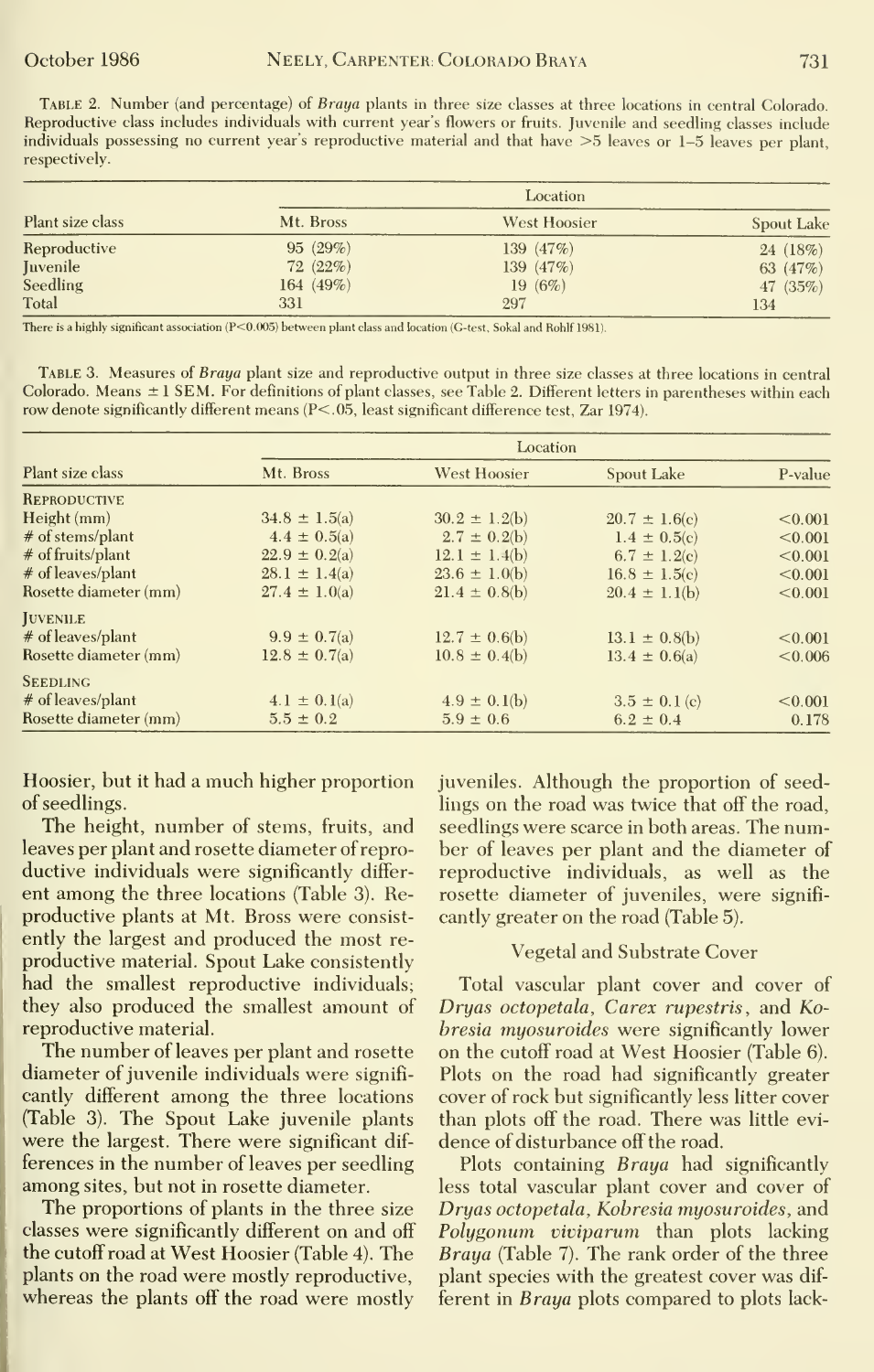TABLE 4. Number (and percentage) of *Braya* plants in three size classes on and off the cutoff road at the West Hoosier location in central Colorado. For definitions of plant classes, see Table 2.

|                  | Location       |                 |  |
|------------------|----------------|-----------------|--|
| Plant size class | On cutoff road | Off cutoff road |  |
| Reproductive     | 61 $(59%)$     | 78 (40%)        |  |
| Juvenile         | 39 (37%)       | 100(52%)        |  |
| Seedling         | $4(4\%)$       | 15(8%)          |  |
| Total            | 104            | 193             |  |

There is a highly significant association (P<0.005) between plant class and location (G-test, Sokal and Rohlf 1981).

ing the plant. The substrate of *Braya* plots was characterized by significantly greater rock and bare ground but lower litter cover.

#### **Discussion**

#### Size Structure and Populations

The different proportions of reproductive, juvenile, and seedling individuals that were observed at the three locations could arise from differences in recruitment, survival, or growth of Braya plants. Recruitment of seedlings in harsh environments such as the alpine is probably episodic for many plant species (Billings 1974, Jolls 1982). Factors af fecting recruitment could vary substantially over distances on the order of several kilometers. Thus, Braya seedling recruitment at the three sites could vary widely among and within years. The small size and large numbers of seedlings at Mt. Bross may indicate more recent establishment at this location, with the few seedlings at West Hoosier result ing from lack of recent recruitment.

Survival of plants within all size classes could also vary greatly among locations and years. The combined effects of differential re cruitment and survival could perhaps account for the large observed differences in proportions of size classes at the three locations.

The variation in plant size structure among populations could arise from differential plant growth rates, caused by site quality differences such as soil fertility, soil moisture, length of the growing season, or competition from other species. Difference in rosette di ameter may be a phenotypic response to these varying site conditions.

Very little is known about recruitment, survival, and growth of Braya individuals. Thus, it is unknown how rapidly the present class structure could change, implications of which are important for the conservation of the taxon. For example, the West Hoosier population consists of reproductive and juvenile individuals with very few seedlings. This population might be senescent with poor prospects for long-term survival. Alternatively, the present dearth of seedlings could simply reflect several recent years of poor seedling establishment, with former seedlings moving into the juvenile and reproductive classes. We presently lack the information necessary to make rational management prescriptions for Braya.

Subpopulations only a few meters apart also had different size structures. The lower proportions of juvenile and seedling individuals on the cutoff road may have resulted from increased mortality in the smaller size classes caused by soil erosion on the road. Reproductive individuals, which were nearly always larger than juveniles or seedlings, may have survived better because of their more extensive root systems.

Harris (1985) has reported that Braya is octoploid  $(2n=56)$ . Polyploidy may be an important factor in Braua's success on old roads. Polyploids are more likely to become adapted to environments disturbed by human activity than are their related diploids (Clegg and Brown 1983). Polyploidy helps to buffer against inbreeding depression and may en hance wide environmental tolerance. Auto gamy and polyploidy may help maintain the extremely isolated populations in Colorado (Harris 1985).

#### Substrate and Plant Associates

Braya microsites at West Hoosier are rocky with much bare ground, minimal litter, and sparse vegetal cover. Typical substrate consists of about 50% rock fragments 1-3 cm in length and about 50% bare ground. Our observations of substrates at other Braya locations were consistent with these findings. The low total vegetal cover on the cutoff road is consistent with the findings of Greller (1974), who found total plant cover on 40- to 50-yearold roadcut slopes in the alpine tundra of Rocky Mountain National Park to be less than half of the surrounding natural sites.

#### Past and Present Disturbance

Braya appears to be a pioneer species of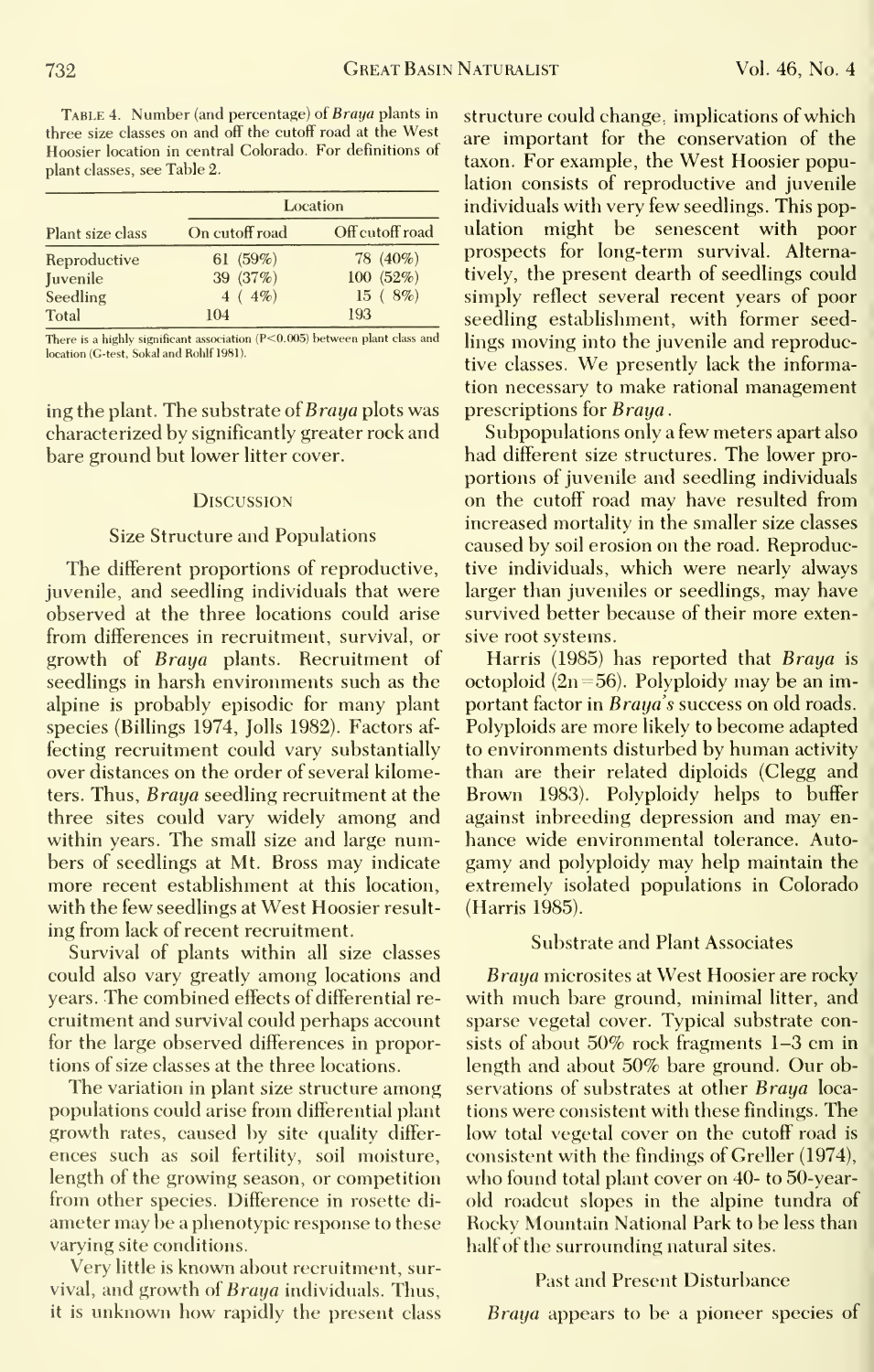|                        | Location       |                 |         |  |
|------------------------|----------------|-----------------|---------|--|
| Plant size class       | On cutoff road | Off cutoff road | P-value |  |
| <b>REPRODUCTIVE</b>    |                |                 |         |  |
| Height(mm)             | $30.3 \pm 1.9$ | $30.2 \pm 1.5$  | 0.96    |  |
| Number of stems/plant  | $3.0 \pm 0.4$  | $2.4 \pm 0.3$   | 0.17    |  |
| Number of fruits/plant | $13.9 \pm 2.3$ | $10.7 \pm 1.6$  | 0.24    |  |
| Number of leaves/plant | $26.9 \pm 1.7$ | $21.1 \pm 1.0$  | 0.003   |  |
| Rosette diameter (mm)  | $24.2 \pm 1.3$ | $18.8 \pm 0.7$  | 0.000   |  |
| <b>JUVENILE</b>        |                |                 |         |  |
| Number of leaves/plant | $13.6 \pm 1.3$ | $12.3 \pm 0.7$  | 0.35    |  |
| Rosette diameter (mm)  | $13.2 \pm 0.9$ | $10.0 \pm 0.5$  | 0.001   |  |
| <b>SEEDLING</b>        |                |                 |         |  |
| Number of leaves/plant | $4.8 \pm 0.2$  | $5.0 \pm 1.7$   | 0.49    |  |
| Rosette diameter (mm)  | $7.2 \pm 0.2$  | $5.5 \pm 0.7$   | 0.23    |  |

Table 5. Measures of *Braya* plant size and reproductive output in plots on and off the cutoff road at West Hoosier.<br>Means ± 1SEM. For definitions of plant classes, see Table 2.

TABLE 6. Cover of dominant (>1% cover) vascular plant species and substrate components in Braya plots on and off of the cutoff road and plots off the cutoff road not containing Braya at West Hoosier. Means (%)  $\pm$  1 SEM.

|                              | Location               |                         |                          |                          |
|------------------------------|------------------------|-------------------------|--------------------------|--------------------------|
|                              | Braya plots<br>on road | Braya plots<br>off road | Plots with-<br>out Braya | P-value                  |
| <b>PLANT SPECIES</b>         |                        |                         |                          |                          |
| Dryas octopetala             | $0.1 \pm 0.0$          | $12.3 \pm 3.9$          | $30.5 \pm 5.7$           | 0.001                    |
| Carex rupestris              | $0.8 \pm 0.3$          | $6.5 \pm 2.3$           | $2.8 \pm 1.0$            | 0.060                    |
| Kobresia myosuriodes         | $0.9 \pm 0.4$          | $5.8 \pm 2.3$           | $10.8 \pm 2.5$           | 0.030                    |
| Erigeron pinnatisectus       | $2.0 \pm 0.6$          | $1.8 \pm 0.6$           | $2.8 \pm 0.8$            | 0.056                    |
| Polygonum viviparum          | $1.3 \pm 0.3$          | $2.2 \pm 0.5$           | $4.5 \pm 0.8$            | 0.556                    |
| Hymenoxys acaulis            | absent                 | $2.2 \pm 0.6$           | $1.7 \pm 0.6$            | $-$                      |
| Calamagrostis purpurascens   | $1.0 \pm 0.6$          | $1.8 \pm 0.5$           | $2.4 \pm 0.8$            | 0.483                    |
| Silene acaulis               | absent                 | $1.8 \pm 1.5$           | $1.3 \pm 0.9$            | $\overline{\phantom{a}}$ |
| <b>Total vascular plants</b> | $9.8 \pm 1.2$          | $39.8 \pm 5.3$          | $70.7 \pm 5.7$           | 0.000                    |
| <b>SUBSTRATE COMPONENTS</b>  |                        |                         |                          |                          |
| Rock                         | $58.1 \pm 5.5$         | $25.1 \pm 5.3$          | $16.4 \pm 3.2$           | 0.000                    |
| Bare ground                  | $35.0 \pm 4.9$         | $46.5 \pm 4.9$          | $22.5 \pm 4.2$           | 0.002                    |
| Litter                       | $2.0 \pm 0.5$          | $7.5 \pm 1.2$           | $17.4 \pm 2.2$           | 0.000                    |

TABLE 7. Cover of dominant (>1% cover) vascular plant species and substrate components in plots with and without Braya at West Hoosier. Means  $(\%) \pm 1$  SEM.

|                             | Location                |                     |         |
|-----------------------------|-------------------------|---------------------|---------|
|                             | Plots with <i>Braya</i> | Plots without Braya | P-value |
| <b>PLANT SPECIES</b>        |                         |                     |         |
| Dryas octopetala            | $7.3 \pm 2.6$           | $30.5 \pm 5.7$      | 0.001   |
| Carex rupestris             | $4.2 \pm 1.4$           | $2.8 \pm 1.0$       | 0.45    |
| Kobresia myosuroides        | $3.8 \pm 1.5$           | $10.8 \pm 2.5$      | 0.02    |
| Erigeron pinnatisectus      | $1.9 \pm 0.4$           | $2.8 \pm 0.8$       | 0.29    |
| Polygonum viviparum         | $1.8 \pm 0.4$           | $4.5 \pm 0.8$       | 0.005   |
| Hymenoxys acaulis           | $1.3 \pm 0.4$           | $1.7 \pm 0.6$       | 0.58    |
| Calamagrostis purpurascens  | $1.4 \pm 0.5$           | $2.4 \pm 0.8$       | 0.29    |
| Silene acaulis              | $1.0 \pm 0.9$           | $1.3 \pm 0.9$       | 0.86    |
| Total vascular plants       | $27.5 \pm 4.5$          | $70.7 \pm 5.7$      | 0.000   |
| <b>SUBSTRATE COMPONENTS</b> |                         |                     |         |
| Rock                        | $37.6 \pm 5.2$          | $16.4 \pm 3.2$      | 0.0015  |
| Bare ground                 | $42.1 \pm 3.7$          | $22.5 \pm 4.2$      | 0.0011  |
| Litter                      | $5.4 \pm 1.0$           | $17.4 \pm 2.2$      | 0.0000  |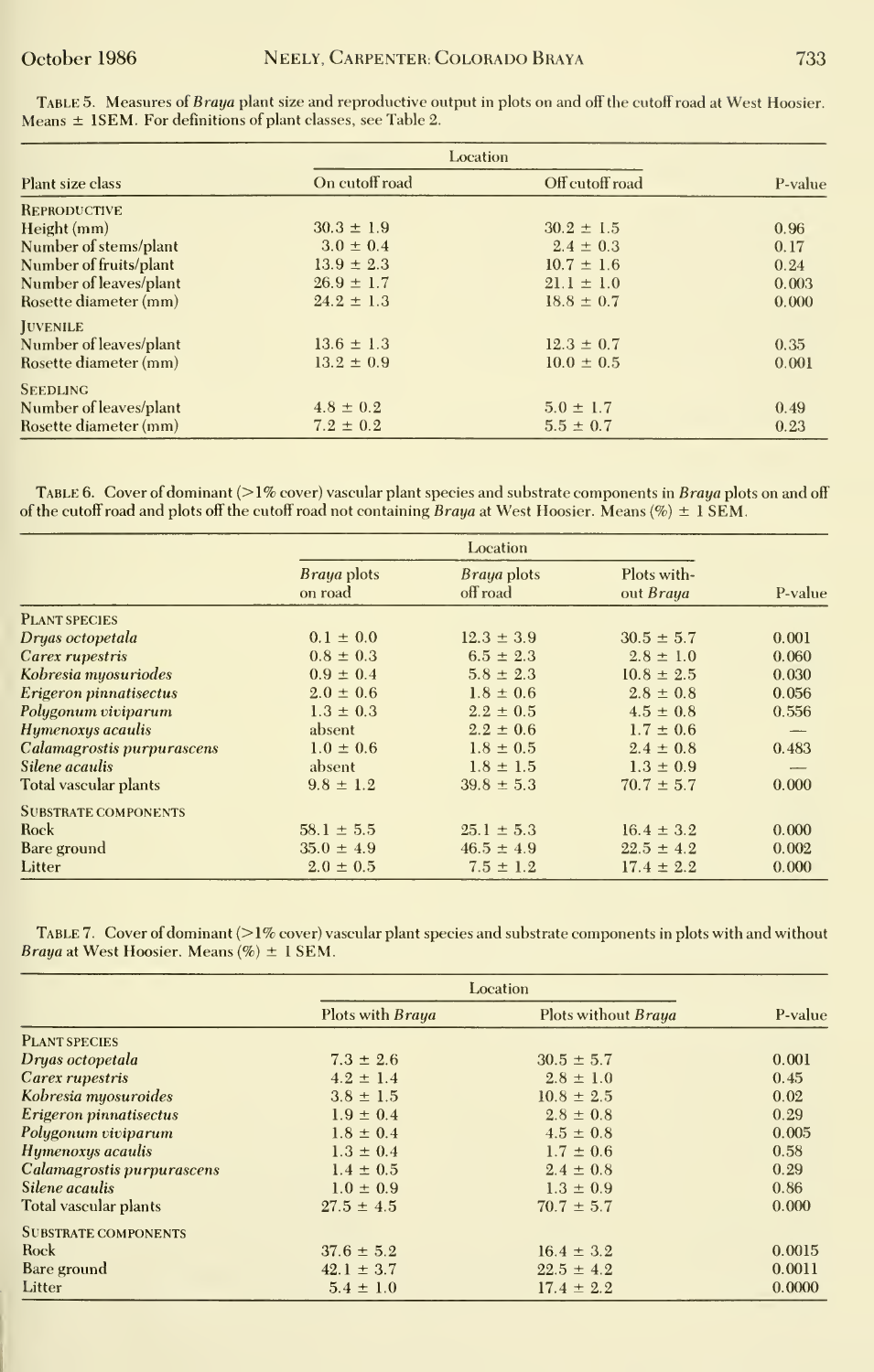734 Great Basin Naturalist Vol. 46, No. 4

disturbed areas. In some populations, only a few individuals have been found off these dis turbances (E. E. Neely, personal observation). Congeners grow on unstable substrates, such as scree slopes, gravel bars, shorelines, and solifluction lobes (Harris 1985). Many rare taxa in the western flora of North America and their common relatives colonize dis turbed habitats (Stebbins 1980). Braya may inhabit unstable or disturbed areas because of an inability to compete with other species, as suggested by Griggs (1940) for other species of rare plants.

Of the three populations, Mt. Bross plants appear to be the most vigorous, perhaps be cause past disturbance has reduced the density or size of other plants, leaving more re sources available to Braya. The largest plants and those with the greatest amout of repro ductive output at Mt. Bross occur mostly on the margins of a rough vehicle path and on spoil banks adjacent to a ditch. The path islevel, and the surface is apparently stable. At West Hoosier, the cutoff road is considerably more disturbed than the adjacent areas. Possi bly the degree of disturbance on the road isgreater than optimum for Braya, given the virtual absence of seedlings and small proportion of juveniles.

Observations of Braya in the Spout Lake population reinforce the importance of soil disturbance. Here it typically grows in small gravels, scree slopes, and solifluction lobes that have been demonstrated in Rocky Mountain National Park, Colorado, to move downhill at a rate of  $3-4$  cm year<sup> $-1$ </sup> (Benedict 1970). Braya appears to be preadapted to unstable substrates, making it most successful where there has been some moderate level of natural or man-made disturbance.

The sizes of Braya populations before hu man intervention began is unknown, but if populations at relatively undisturbed sites such as Spout Lake are any indication, populations must have been small. In some cases human disturbance may simulate natural processes that create suitable habitat; however, drastic disturbances such as mine-related activities could greatly reduce or eliminate populations. Because Braya is found on calcareous soils derived from rocks such as limestone, which are often highly mineralized, it may be threatened by potential mining activities.

#### **ACKNOWLEDGMENTS**

This research was conducted while the se nior author was supported by the Colorado Field Office and the Rocky Mountain Heritage Task Force of the The Nature Conservancy, the U.S. Fish and Wildlife Service, and the Colorado Native Plant Society. The authors thank J. G. Harris, M. K. Owens, J. S. Peterson, and L. M. Shultz for critically reading the manuscript and TNC Stewardship Committee, Colorado Chapter, volunteers for assistance with data collection. C. M. Warner drafted the figure.

#### Literature Cited

- BENEDICT, J. B. 1970. Downslope soil movement in the Colorado alpine region; rates, processes and cli matic significance. Arctic Alp. Res. 2: 165-226.
- BILLINGS, W. D. 1974. Arctic and alpine vegetation: plant adaptations to cold summer climates. Pages 404-443 in J. D. Ives and R. G. Barry, eds., Arctic and alpine environments. Metheun, London.
- BRADSHAW, M. E., AND J. P. DOODY. 1978. Population studies and their relevance to nature conservation. Biol. Conserv. 14: 223-242.
- CLEGG, M.T., AND A H.D. BROWN. 1983. The founding of plant populations. Pages 216-228 in C. M. Schonewald-Cox, S. M. Chambers, and B. Mac-Bryde, eds.. Genetics and conservation. Ben jamin-Cummings Publ. Co., Inc., London.
- FAY. J. J. 1985. Endangered and threatened wildlife and plants; review of plant taxa for listing as endangered or threatened species; notice of review. Federal Register 50(188); 39526-39584.
- GRELLER, A. M. 1974. Vegetation of roadcut slopes in the tundra of Rocky Mountain National Park, Colorado. Biol. Conserv. 6: 84-93.
- GRIGGS, R. F. 1940. The ecology of rare plants. Bull. Torrey Bot. Club 67: 575-594.
- HARMON, W. 1980. Field data summary for B. humilis ssp. ventosa . Report prepared for the Colorado Natural Areas Program, Department of Natural Resources, Denver, Colorado.
- HARRIS, J. G. 1985. A revision of the genus Braya (Crucifereae) in North Ameria. Unpublished dissertation. University of Alberta, Edmonton.
- JOHNSTON, B. 1984. Revised status report of Braya humilis asp. ventosa. U.S. Forest Service, Region II, Denver, Colorado.
- JOLLS, C. L. 1982. Plant population biology above timberline; biotic selective pressures and plant reproductive success. Pages 83-95 in J. C. Halfpenny, ed.. Ecological studies in the Colorado alpine: a festschrift for John W. Marr. Occasional Paper 37. Institute of Arctic and Alpine Research, Boulder, Colorado.
- KRUCKEBERG, A. R., AND D. RABINOWITZ. Biological aspects of endemism in higher plants. Unpublished manuscript.